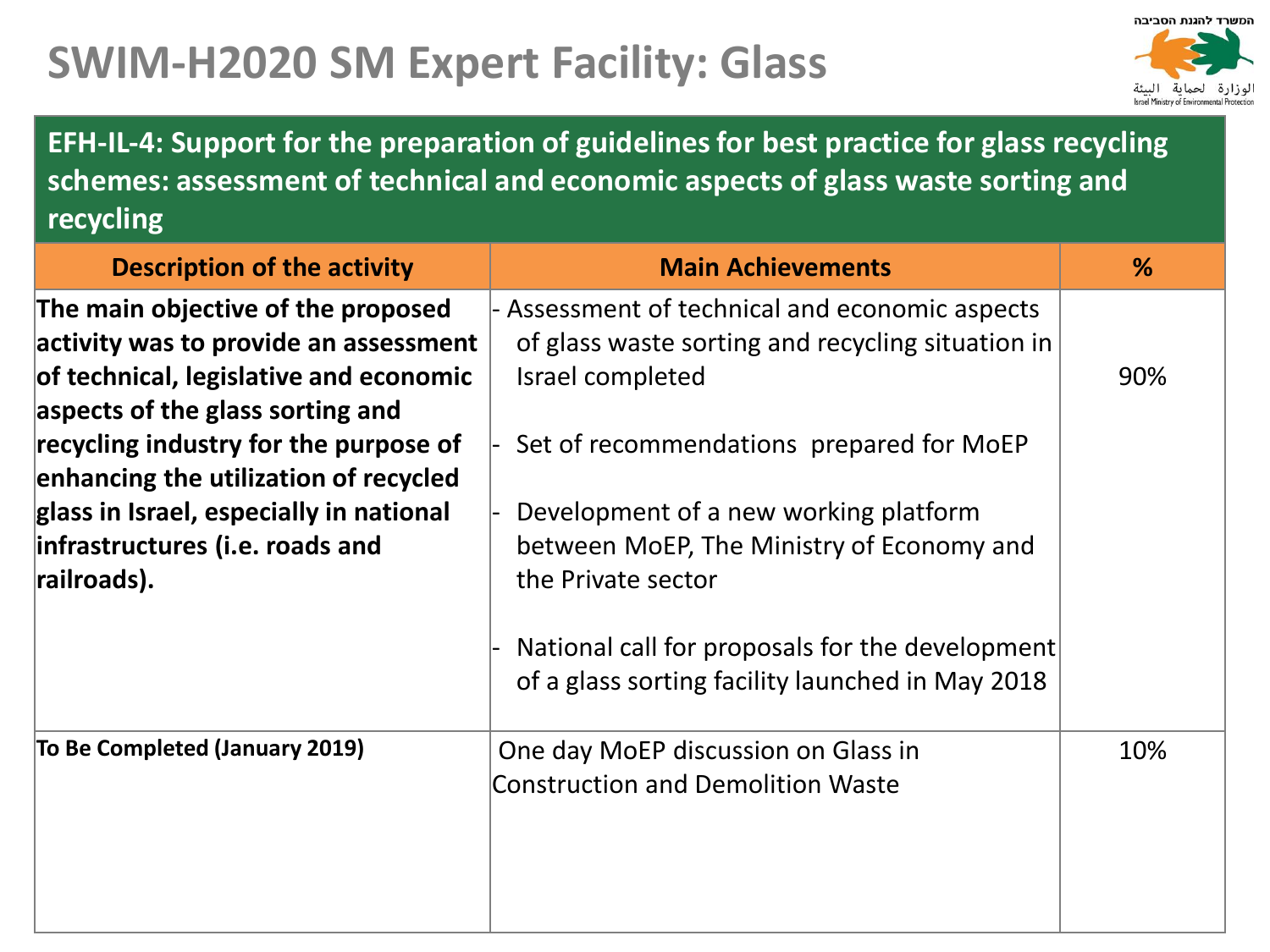## **SWIM-H2020 SM Expert Facility: Plastic Waste**



## **EFH-IL-3: Support for plastic waste management and recycling**

| <b>Description of the activity</b>                                                                                                                                                                                                                | <b>Main Achievements</b>                                                                                                                                                                                                                                                                                                                                                                                                                                                                                                                                 | %    |
|---------------------------------------------------------------------------------------------------------------------------------------------------------------------------------------------------------------------------------------------------|----------------------------------------------------------------------------------------------------------------------------------------------------------------------------------------------------------------------------------------------------------------------------------------------------------------------------------------------------------------------------------------------------------------------------------------------------------------------------------------------------------------------------------------------------------|------|
| The activity is dedicated to plastic waste<br>management and recycling. The aim was<br>to identify key barriers and potential<br>solutions and contribute to the<br>definition of the key axes for a Plastic<br><b>Waste Strategy for Israel.</b> | Assessment of technical and economic aspects<br>of glass waste sorting and recycling situation in<br>Israel completed<br>Set of recommendations prepared for MoEP<br>Development of a new working platform<br>between MoEP, The Ministry of Economy and<br>the Private sector<br>The first joint MoEP-Private industry on Plastic<br>waste and Recycling Workshop hosted at the<br><b>Manufacturers Association of Israel</b><br><b>Guidelines for framework for a National Plastic</b><br>Waste Strategy Developed: vision,<br>recommendations, roadmap | 100% |
|                                                                                                                                                                                                                                                   |                                                                                                                                                                                                                                                                                                                                                                                                                                                                                                                                                          |      |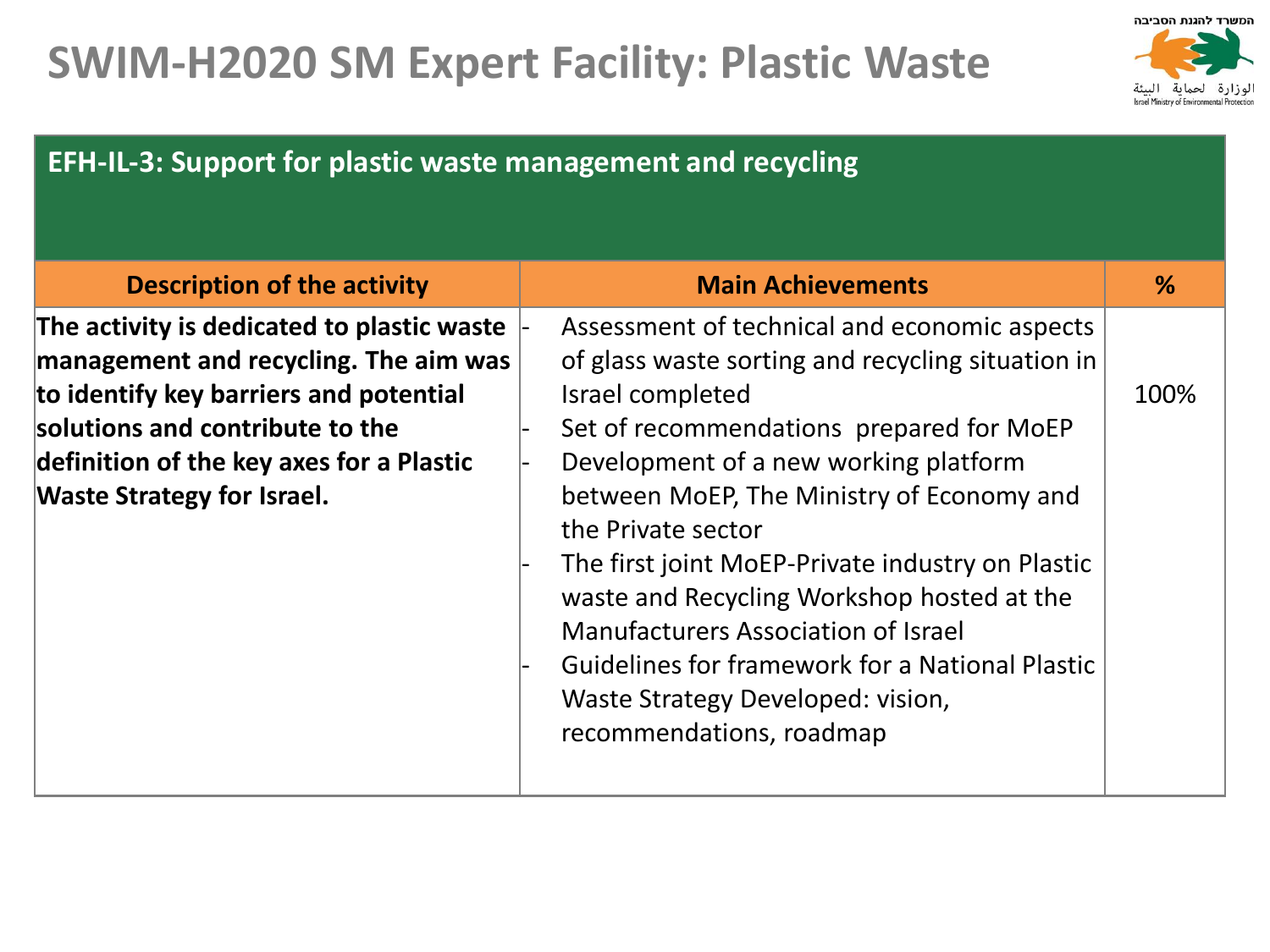## **SWIM-H2020 SM Expert Facility: Construction and Demolition**



**EFH-IL-5: Assistance in introducing Construction and Demolition (C&D) waste management, e.g. on: (a) Regulation and enforcement; (b) Collection systems operated by local authorities; (c) Incentives for the reuse and recycling of materials (C & D); (d) Integration of recycling facilities and infrastructure in active quarries; (e) Recycling facilities in city centers – infrastructure, management and health/well-being**

| <b>Description of the activity</b>                                                                                                                                                                                                                                                                                                                                                                                                                              | <b>Main Achievements</b>                                                                                                                                                                                                                                                                                                                                                                                   | %   |
|-----------------------------------------------------------------------------------------------------------------------------------------------------------------------------------------------------------------------------------------------------------------------------------------------------------------------------------------------------------------------------------------------------------------------------------------------------------------|------------------------------------------------------------------------------------------------------------------------------------------------------------------------------------------------------------------------------------------------------------------------------------------------------------------------------------------------------------------------------------------------------------|-----|
| The main objective of the activity is to<br>assist the MoEP in implementing the<br>forthcoming amendment of the<br><b>Cleanliness Law of Israel for better</b><br>addressing the treatment of<br><b>Construction and Demolition waste in</b><br>Local Authorities, to strengthen the<br>market's capacity to increase the use of<br>C&D recycled materials and to create<br>positive changes in C&D waste<br>management in populated urban areas<br>lin Israel. | - Assessment of technical aspects of C&D waste<br>sorting and recycling situation in Israel<br>completed<br>- Recommendations for implementing new<br>legislation and enforcement prepared;<br>Introduction of EU economic models and<br>Incentives for the reuse and recycling of<br>materials delivered;<br>- Recycling facilities in city centers – infrastructure,<br>management and health/well-being | 50% |
| To Be Completed (January 2019)                                                                                                                                                                                                                                                                                                                                                                                                                                  | - Integration of recycling facilities and Increasing<br>the use of recycled materials;                                                                                                                                                                                                                                                                                                                     | 50% |